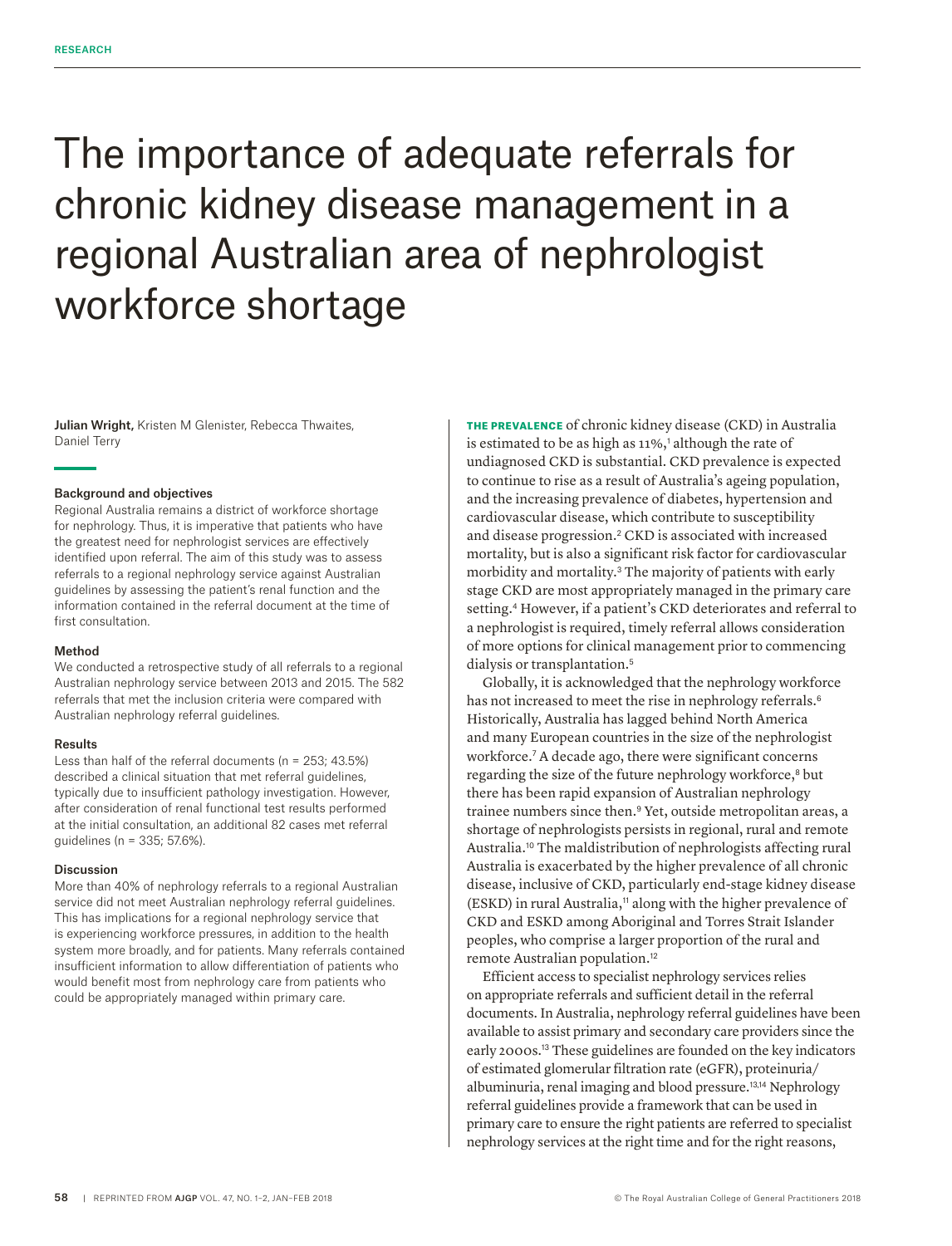after appropriate investigations have been completed. Patient preference is also an important consideration. Patients with CKD may be more appropriately treated conservatively in primary care if they are of advanced age, have slowly declining kidney function, are frail or wish to avoid demanding or costly treatments.<sup>15</sup>

There is a considerable body of evidence that highlights the benefits of timely referral of appropriate patients from primary care to specialist nephrology services. A systematic review of 40 longitudinal cohort studies found early referral to nephrologists (a minimum of six months prior to initiation of dialysis) to be associated with reduced mortality, hospitalisation, higher uptake of peritoneal dialysis and earlier creation of arteriovenous fistulae for patients with CKD, compared with those referred to nephrologists less than six months before dialysis commencement.5 Another study reported that early referral was further enhanced by frequent (three-monthly) nephrology care in the six months prior to initiating dialysis.16 A study of referrals to tertiary and regional renal services, and to a private practice in Queensland, Australia, found that only 65% of referrals met referral criteria in the first 12 months after the use of eGFR reporting.<sup>17</sup> Another study, in metropolitan New South Wales, examined 200 randomly selected nephrology referrals between 2008 and 2011, and found that 25% of referrals did not meet national nephrology referral guidelines.<sup>18</sup>

The impact of suboptimal referral patterns on the efficient provision of nephrology care is an important consideration in areas of nephrologist workforce shortage, which is typical of much of regional and rural Australia. Optimal referrals ensure that patients with the greatest needs are referred quickly and differentiated from patients most appropriately managed in primary care. The aim of the study was to assess the proportion of CKD referrals to a regional nephrology outpatient service that contained sufficient information to be considered against Australian referral guidelines, and the proportion of patients referred appropriately.

## **Methods**

This study was performed in a regional centre during a time when three nephrologists provided outpatient services. This equated to less than one full-time nephrologist to service a catchment population of approximately 120,000 people. Ethical approval for the research was granted by Goulburn Valley Health's Human Ethics and Research Committee (reference number: GVH 04/15).

All new adult referrals to the nephrology clinic lists at Goulburn Valley Health from January 2013 to December 2015 were reviewed by a member of the research team according to the inclusion criteria. Referrals were excluded if the patient failed to attend the nephrology clinic, or if the referral was not for CKD opinion or management. Referrals for follow-up after acute renal injury or for potential renal transplant donor workup were excluded, as were those for patients being transferred from other nephrology services (Figure 1). Referrals were

received from general practitioners, other healthcare providers or subsequent to an inpatient episode. Data collected from referral letters included:

- **•** reason for referral
- **•** age
- **•** gender
- **•** postcode
- **•** eGFR
- **•** sequential eGFR
- **•** ultrasound result
- **•** nephrology diagnosis (if known)
- **•** albumin-to-creatinine ratio (ACR)
- **•** protein-to-creatinine ratio (PCR)
- **•** urinary red cells
- **•** haemoglobin
- **•** parathyroid hormone (PTH)
- **•** blood pressure
- **•** anti-hypertensive medication (including angiotensin converting enzyme [ACE] inhibitors, angiotensin receptor blockers, 'other' antihypertensive medications, diuretics and statins).

Additional data collected included other cardiovascular comorbidities (including ischaemic heart disease [IHD], acute

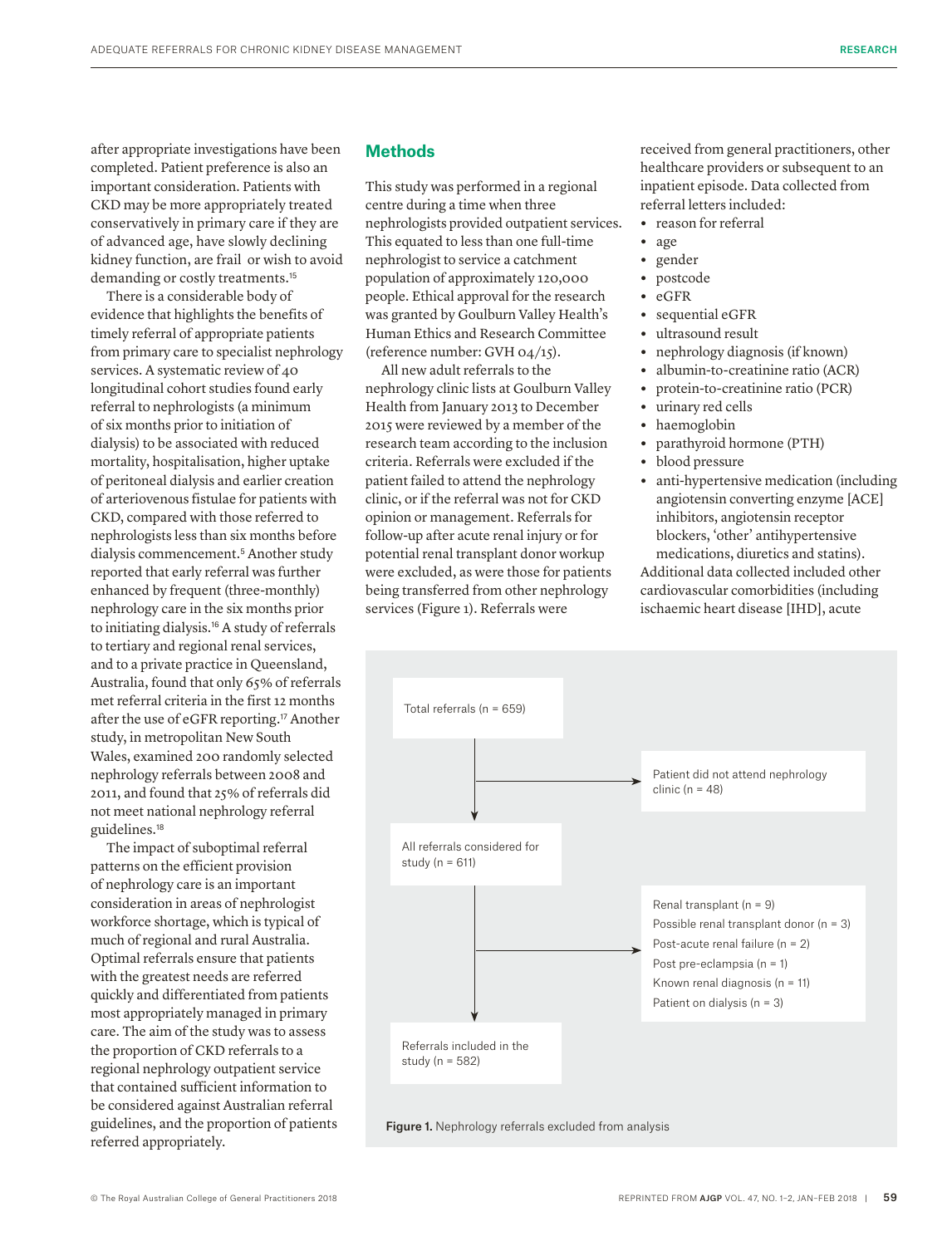coronary syndrome, angina, coronary artery bypass graft, cardiac stenting, cerebral vascular disease [CVD], heart failure [HF], peripheral vascular disease [PVD] and aortic aneurism). A prior history of hypertension was also noted. In addition, eGFR and urinary albumin-to-creatinine ratio (ACR) or protein-to-creatinine ratio (PCR) results from tests undertaken at the time of first attendance at the renal clinic were collected.

All eGFR and urinalysis data from the referral letters were compared to the guidelines for recommended referral to nephrology services as detailed in Kidney Health Australia's Caring for Australasians with renal impairment (KHA-CARI) guidelines for CKD,<sup>14</sup> and assessed as meeting the guidelines or otherwise by the research team.

## **Statistics**

For analysis, data were entered into SPSS version 21 and descriptive analysis performed. Descriptive data are presented as mean (range) and as a percentage of all referrals where appropriate.

## **Results**

Six hundred and fifty-nine new patient referrals were identified from nephrology clinic lists at Goulburn Valley Health within the defined three-year study period. Seventy-seven individuals were excluded from data collection: 48 were excluded because they failed to attend their new patient appointment and 29 were excluded for other reasons (Figure 1).

Of the 582 patients referred for specialist nephrology services who met the inclusion criteria, the mean age was 66.5 years (range: 16–99 years of age) and 281 were male (48.3%). Most patients ( $n = 527$ ; 90.1%) were referred from primary care, whereas 41 (7.7%) were referred from other specialists and 13 (2.2%) were referred following an inpatient episode. Figure 2 details the distance patients travelled to attend the regional nephrology clinic.

eGFR was included in 435 (74.7%) referrals and 298 (51.2%) noted sequential eGFR results. Renal imaging results were

included in 201 (34.5%) referrals and blood pressure readings were noted in 100 (17.2%) referrals. Haemoglobin levels were detailed in 301 (51.7%) referrals and a parathyroid hormone level in 36 (5.9%) referrals. An ACR result was provided for 169 (29.0%) referrals and a further 54 (9.3%) referrals included a PCR result. Seventy (11.9%) referrals included urinalysis for red blood cells.

The data provided in referral letters described a clinical situation that met KHA-CARI guidelines for referral to nephrology services in 253 (43.5%) referrals. When data obtained at the initial nephrology clinic visit for eGFR and ACR/ PCR were analysed, a further 82 referrals met KHA-CARI guidelines on the basis of these renal functional tests, bringing the total to 335 (57.6% of all referrals; Figure 3). The prevalence of comorbid cardiovascular disease and diabetes among the patient cohort is summarised in Table 1, along with medications of importance in the management of cardiovascular disease and hypertension among patients with CKD.

## **Discussion**

This study shows that 40% of referrals to a regional nephrology service did not meet CKD referral guidelines because of either insufficient information in the referral document or a clinical situation that did not meet referral guidelines. In some cases  $(n = 82)$ , there was insufficient information in the referral document, but renal function tests performed at the initial consultation showed that patients did meet guidelines for referral. Some patients with inadequate referrals had declining renal function at the initial consultation. Valuable information, such as blood pressure and renal imaging, was absent from the majority of referrals.

These findings have a number of potential implications for this regional nephrology service. Firstly, if nephrologists only accepted referrals that met CKD referral guidelines, a substantial number of patients would not have received nephrologist appointments. Secondly, patients who did not meet referral guidelines may have been appropriately managed in the primary care setting. Thirdly, clinical judgement by the referring clinician and patient preference are important considerations, but these should be clearly articulated in the referral letter.

The results of this study are consistent with a study in a metropolitan nephrology service, which found that a quarter of referrals did not meet guidelines, and approximately a third of patients had their care transferred back to their referring primary care physician within six months.<sup>18</sup> Another study examined referrals during



percentage of patients travelling these distances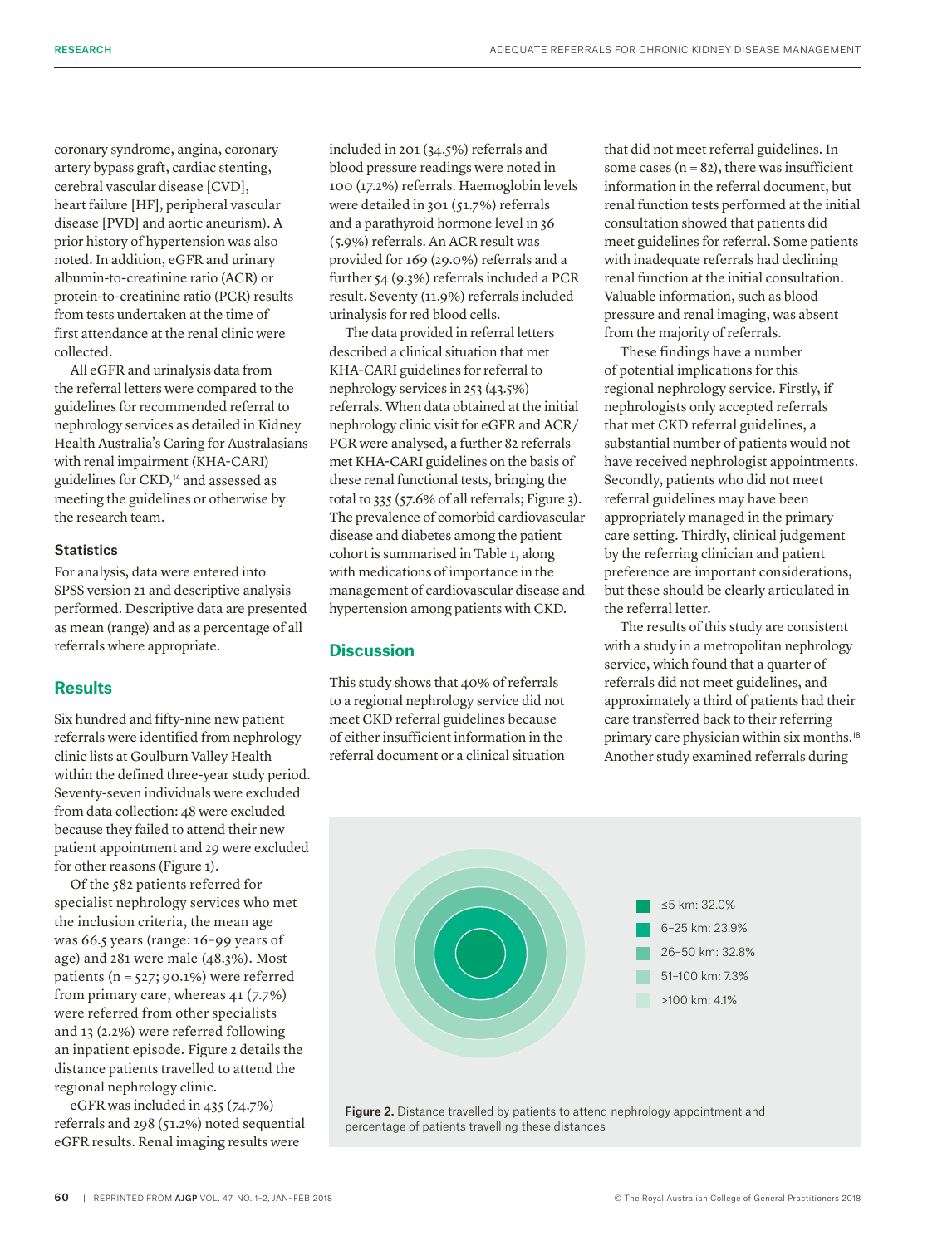

Figure 3. Referrals (number and percentage) meeting KHA-CARI guidelines on information available from referral letters, and eGFR and ACR/PCR at initial clinic visit

the 12 months after the introduction of eGFR reporting, and determined that only 65% of referrals were in line with referral guidelines.17 A decade on from the incorporation of eGFR into reporting and referral guidelines, more than half of the referral letters examined in this study did not provide sufficient information to meet referral guidelines. Continuing education and training may be required to ensure key messages regarding CKD management and referral are kept current and consistent with peak body recommendations.

The nephrology workforce shortage in much of regional Australia makes it imperative that patients who would benefit most from specialist care are identified, and differentiated from patients who would be most appropriately managed in primary care. Service delivery for CKD nephrology services and its cost-effectiveness are under scrutiny.19 A systematic review of available evidence<sup>20</sup> notes that there are still many gaps in the evidence for how to best manage patients with CKD, and further research is required.

Clearly, involving patients in referral decisions is likely to improve outpatient attendance, particularly for those travelling long distances to attend appointments, or for those who are frail. Previous work

around the perspectives of patients, generalists and specialists towards referral and management options for patients with CKD<sup>20</sup> concluded that improving provision of referral information to specialists and emphasising the use of clinical guidelines were important improvements to CKD management.

This study demonstrates that in areas where secondary care services are in short supply, there is a need for primary and secondary care providers to collaborate to maximise efficient and effective service delivery. This shared approach ensures that crucial early investigations and interventions occur as part of CKD management, while timely referrals to nephrologists enable efficient provision of secondary nephrology services for the correct group of patients when they require it.

There may be a number of reasons why many nephrology referrals were not in line with CKD guidelines. Many Australian nephrology referral guidelines coexist, and although these guidelines are based largely on the same criteria, they may be confusing to referring clinicians. An online referral document to guide clinicians through the referral process and ensure essential investigations have been undertaken and reported may be warranted. This study found that an

additional 14% of referrals met guidelines upon consideration of renal function results performed at initial consultation. This suggests that the clinical suspicion of the referring clinician was well placed, but communication via the referral letter was incomplete.

## **Implications for general practice**

In this study, the majority of CKD referrals to a regional outpatient nephrology service contained insufficient detail to meet Australian guidelines; 40% of patients did not meet referral guidelines. The findings have implications on the provision of an efficient nephrology service in a region of nephrology workforce shortage, which must prioritise patients who are at greatest need and differentiate these patients from those who would be best managed in primary care. Inadequate referral information may result in some patients with CKD not receiving the recommended interventions, which may have the potential to prevent complications, and/ or slow down progression of CKD in the future. It is now important that regional nephrologists, health services and primary care physicians work together to increase awareness of CKD referral guidelines, the rationale for them and the importance of their implementation.